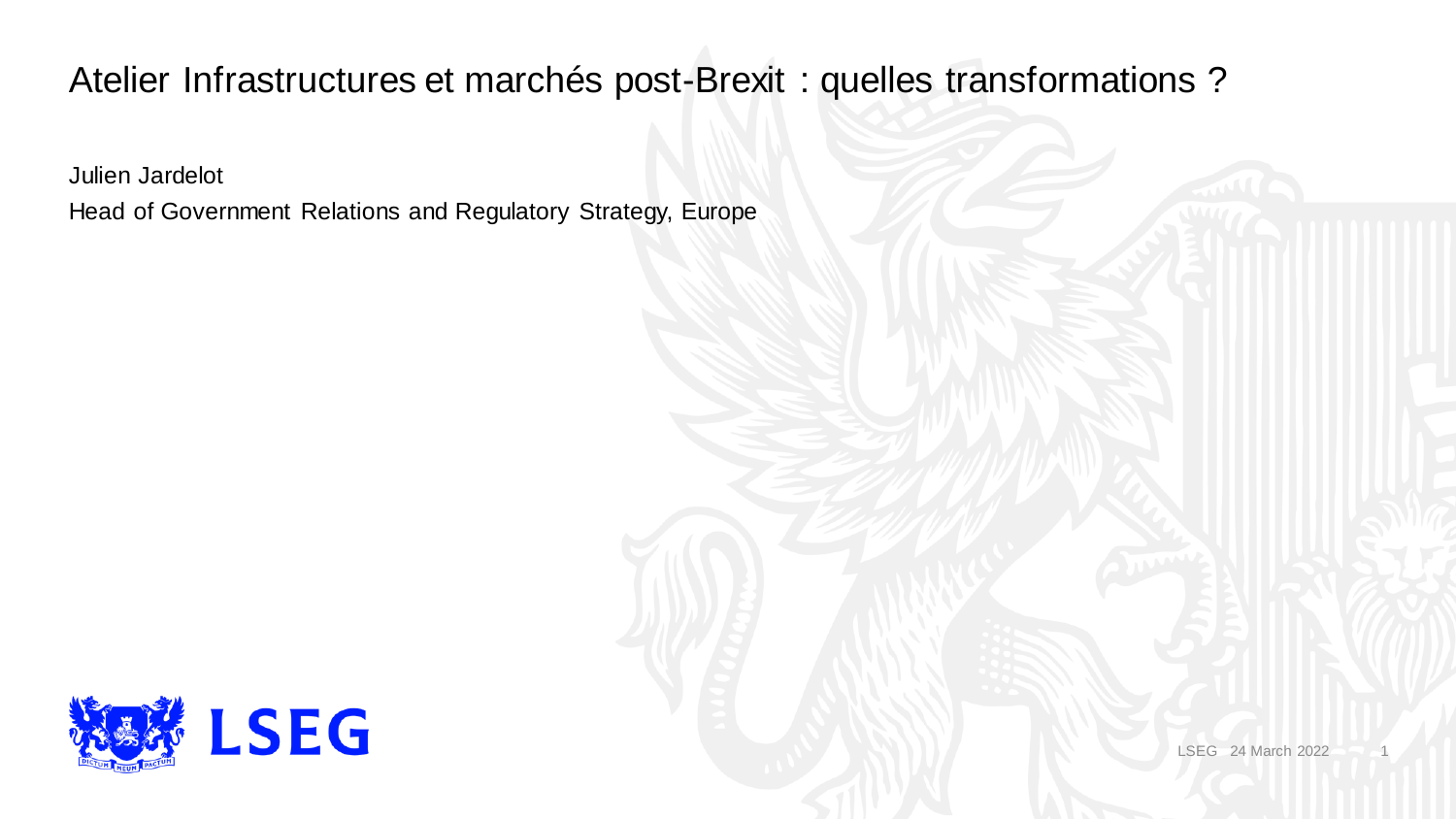# **LSEG CCP and Clearing Services**

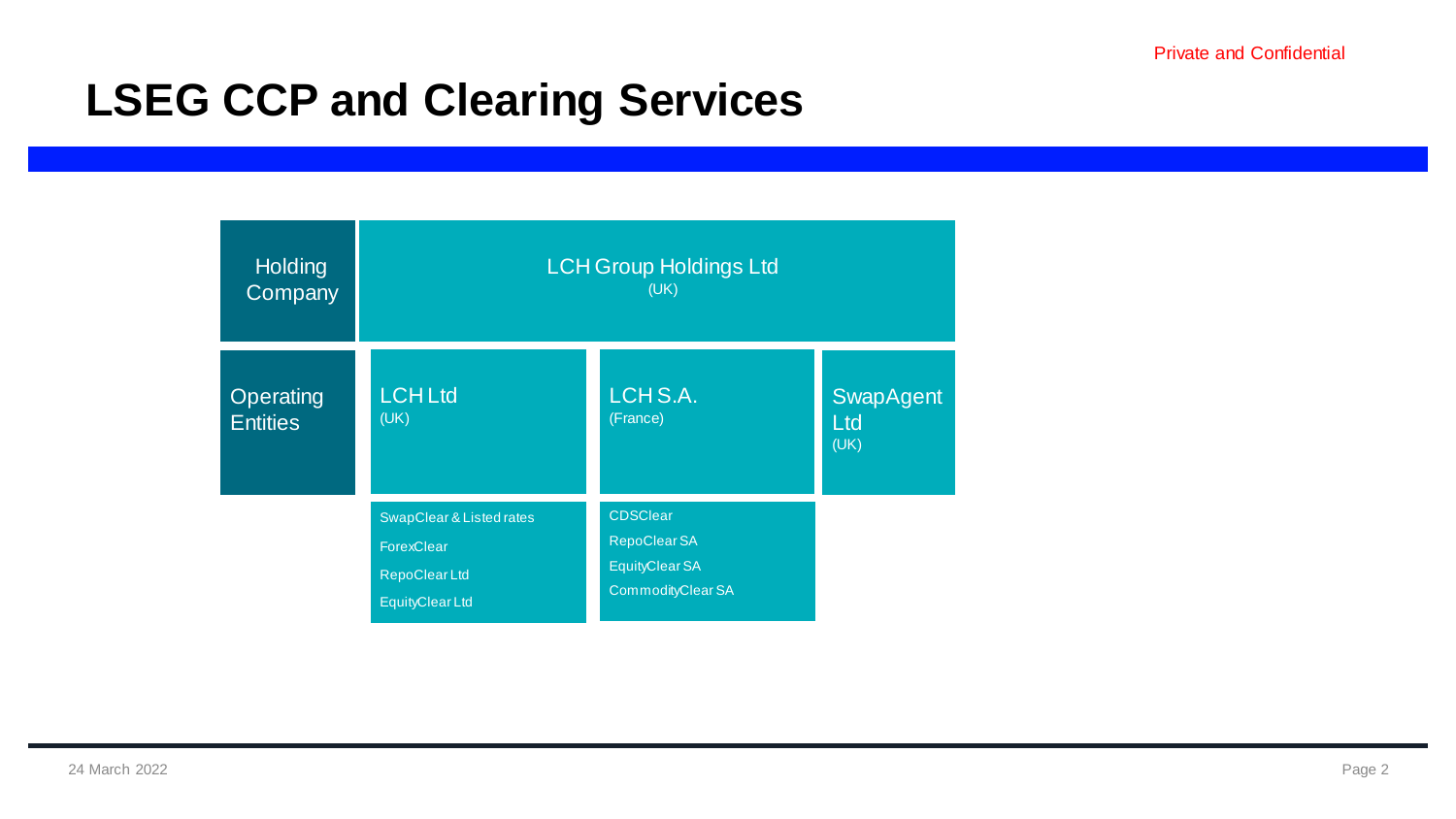#### **LCH S.A. DEFAULT WATERFALL**



- 1. LCH SA held margin collateral with a market value of €69.3 Bn on the 28<sup>th</sup> of February 2021. (Default Funds not included).
- The size of each prefunded Default Fund  $2.$ and an indicative allocation of dedicated capital are as at 28<sup>th</sup> of February 2021.
- Assessments are callable up to the value  $3.$ of each member's Default Fund contribution at the time of the default.
- $\mathbf{4}$ Further resources are available in the Service Continuity phase as determined by the LCH SA Rulebook.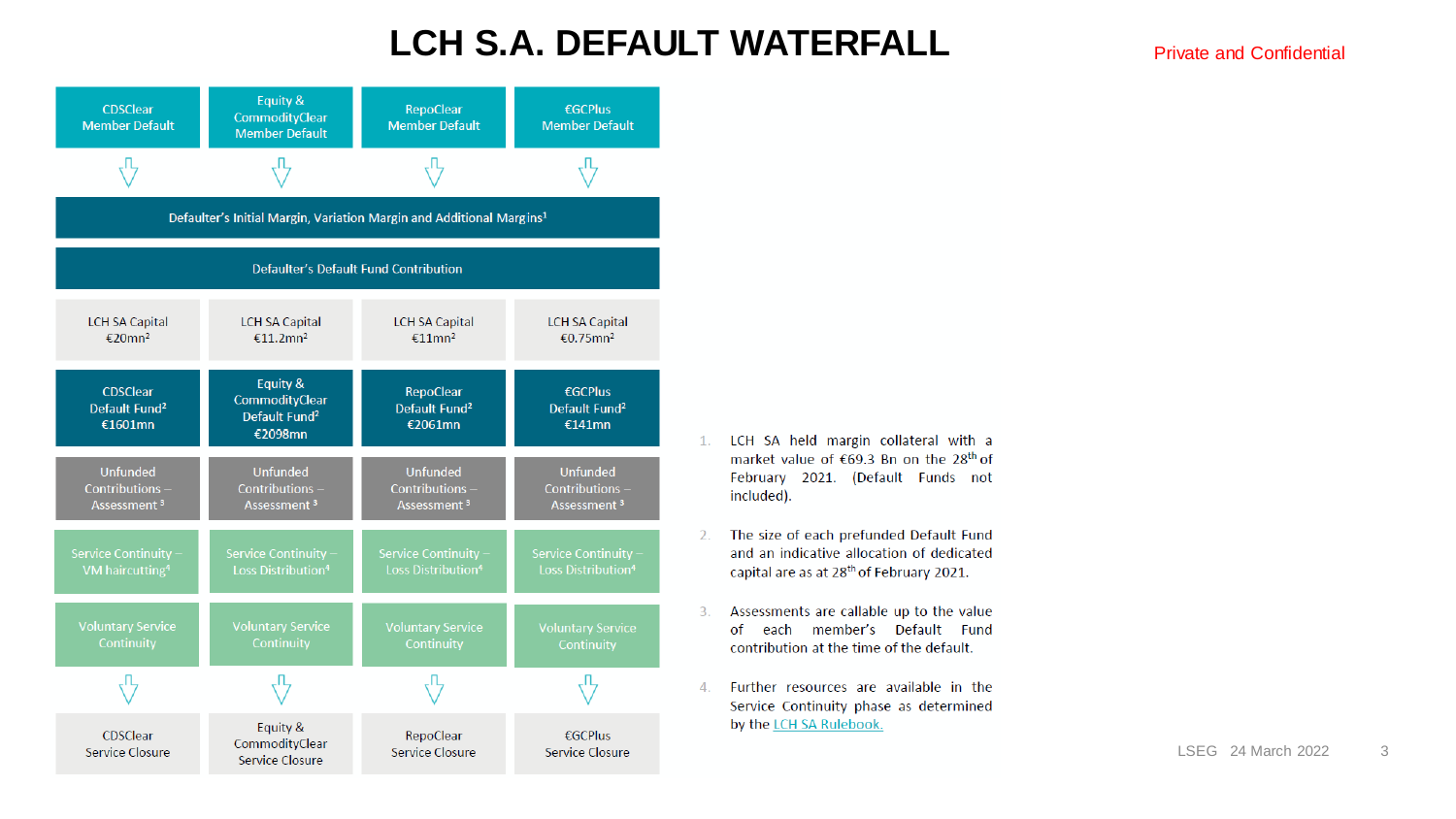### **LCH LTD DEFAULT WATERFALL**



- LCH LTD held margin collateral with a market value of €239bn on 28th of February 2022.
- The size of each prefunded Default Fund and an indicative allocation of dedicated capital are as of 28th of February
	- Assessments are callable up to the value of each member's Default Fund contribution at the time of the default.
- Further resources are available in the service continuity phase as determined by the LCH LTD Rulebook.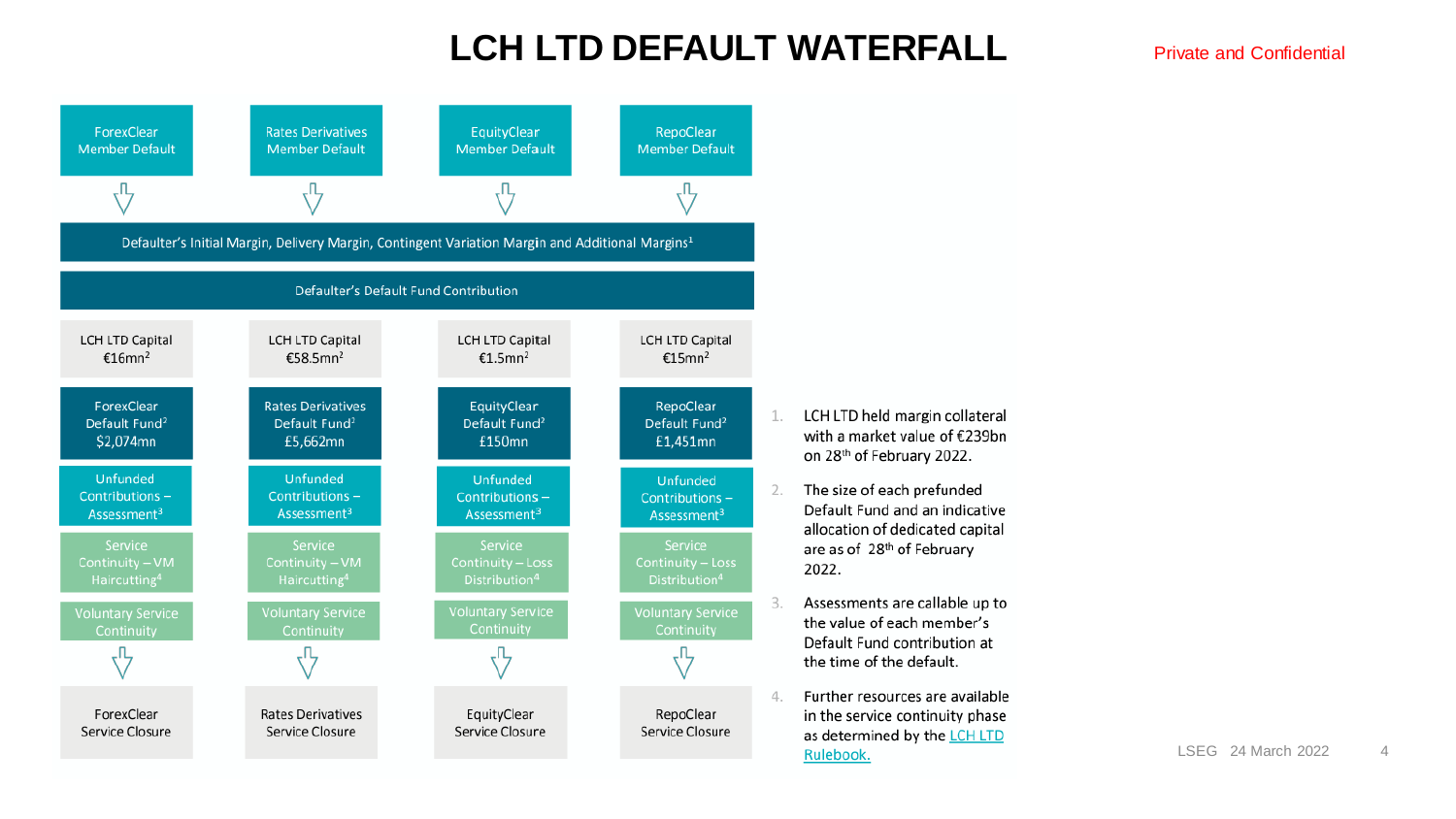## **Overview of the IRS market (1/2)**

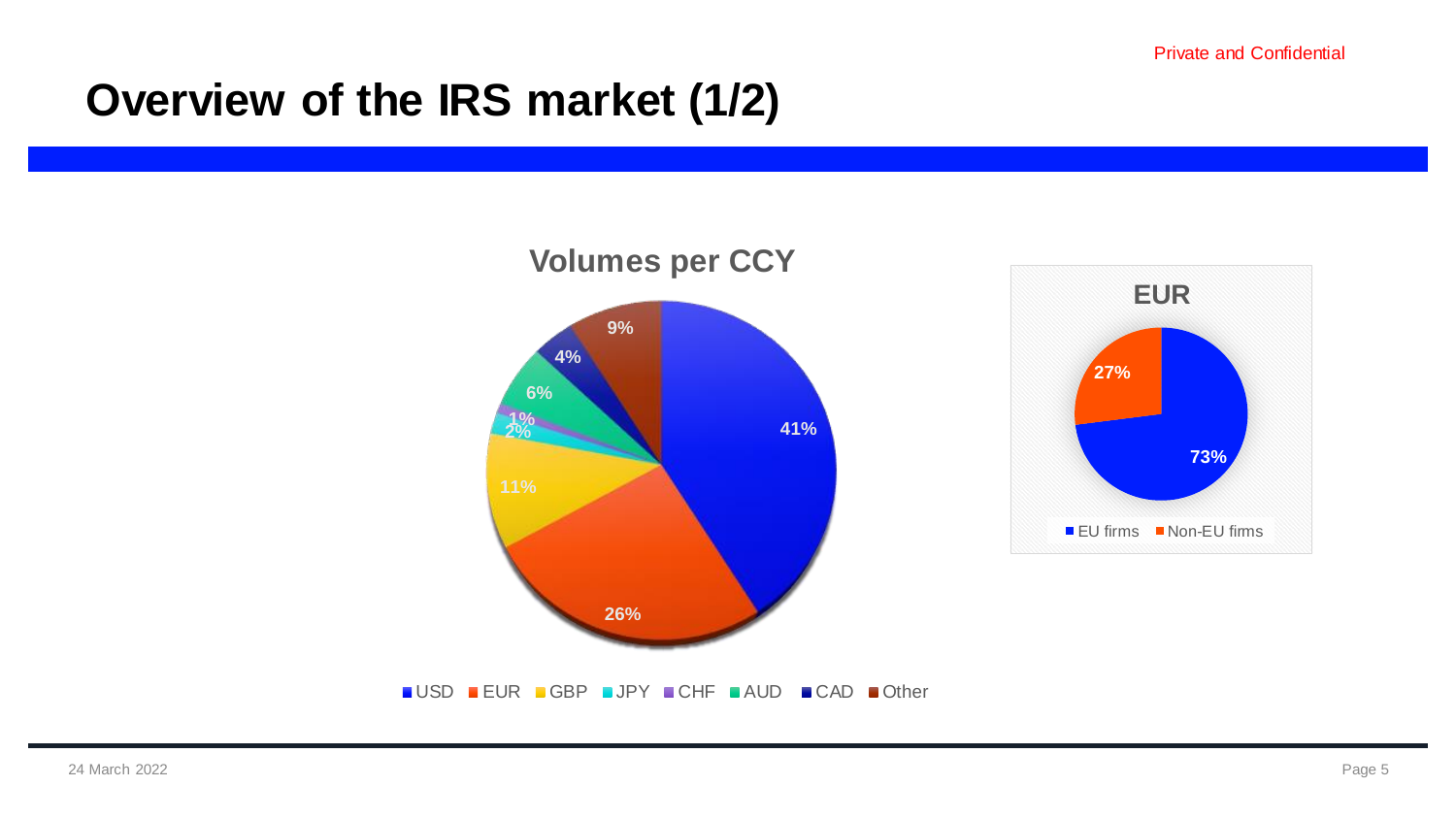## **Overview of the IRS market (2/2)**